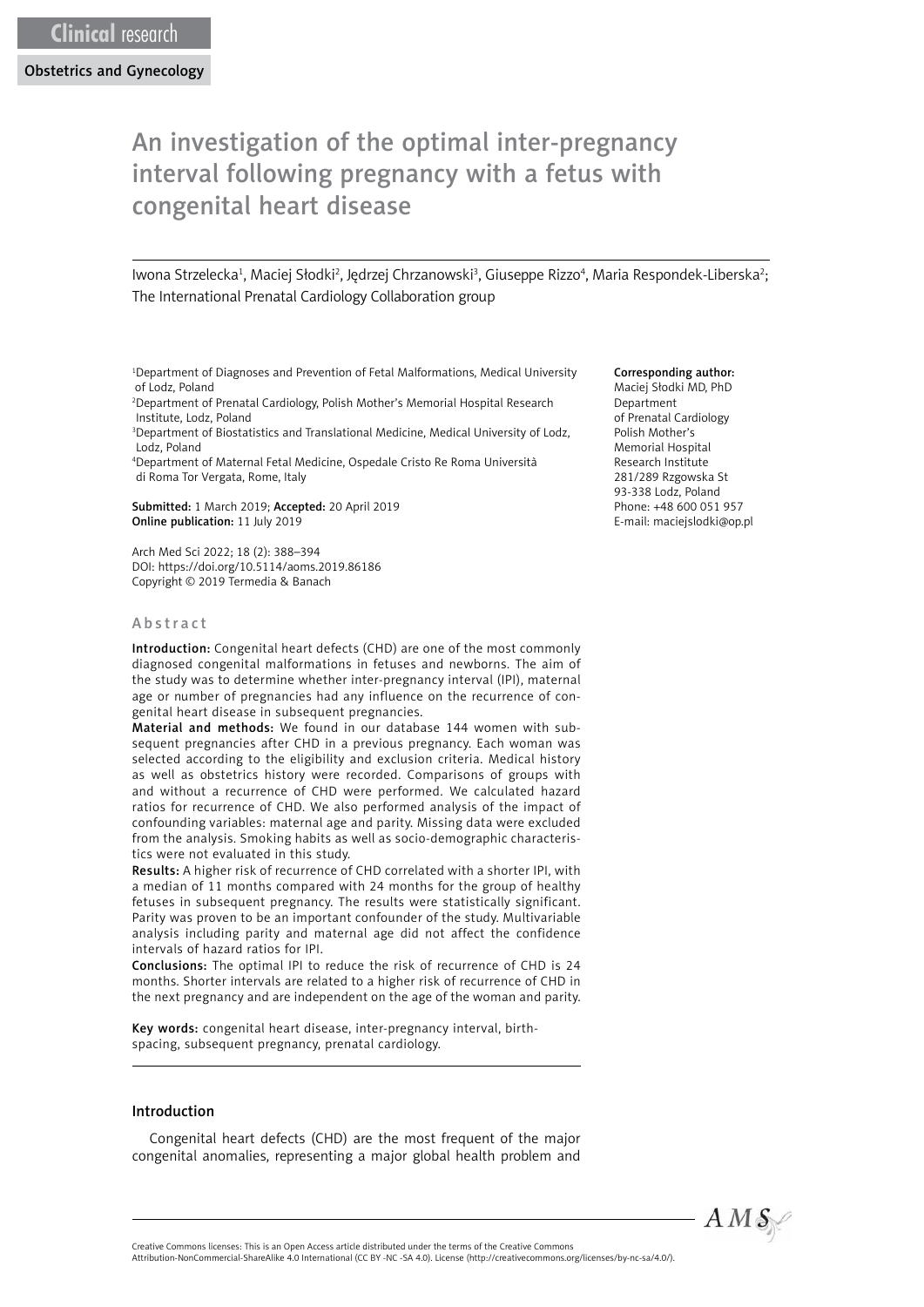are responsible for one of the highest mortalities in newborns after birth, especially if delivered preterm [1–4]. Indeed 28% of all major congenital defects consist of heart defects [2]. Reported total CHD birth prevalence increased substantially over time, from 0.6 per 1000 live births in 1930 to 1934 to 9.1 per 1000 live births after 1995. Over the last 15 years, stabilization occurred, corresponding to 1.35 million newborns with CHD every year [1]. The estimate of 8 per 1000 live births is generally accepted as the best approximation [4]. As the management of neonates with CHD is constantly improving [5–8], there is still little effort put into the optimization of planning the subsequent pregnancies. The lack of development of strategies regarding the timing of the next conception to minimize the risk of recurrence of CHD is concerning.

The best inter-pregnancy interval (IPI) for the next successful pregnancy has been thoroughly studied in the past years. Six background papers and one supplementary paper were considered by World Health Organization experts in preparing the recommendations for birth spacing to improve maternal and neonatal outcome [9–13]. They recommended in uncomplicated pregnancies after a live birth, an interval before attempting the next pregnancy of at least 24 months in order to reduce the risk of adverse maternal, perinatal and infant outcomes [14]. However, there are no data focusing on heart defects and counselling of parents in regard to what might be optimal for the next pregnancy.

The aim of the study was to determine whether IPI, maternal age, or number of pregnancies have any influence on the recurrence of congenital heart disease in the subsequent pregnancies.

# Material and methods

The study was designed following the STROBE guideline statement [15] for case-control studies. Retrospective analysis of the documentation, consisting of medical histories and ultrasonographic examinations of fetuses from the reference centre of prenatal cardiology was conducted. Data included the cases that were diagnosed from years 2001 to 2017.

Data related to IPI, maternal age, number of past pregnancies, medical history, number of pregnancy losses, and type of CHD were collected. Patients who had a past history of pregnancy with congenital heart disease and who had a subsequent pregnancy with or without congenital heart disease were eligible for the study. Exclusion criteria were pregnancies conceived by *in-vitro* fertilization, multiple pregnancies, pregnancies with non-cardiac congenital defects and unknown or incomplete follow-up of patients and pregnancies. All eligible cases were analysed retrospectively and divided into two groups: group I – no congenital heart defect in subsequent pregnancy, group II – recurrence of congenital heart disease in following pregnancy. Smoking habits as well as socio-demographic characteristics were not evaluated in this study.

# Ethical approval

All procedures followed were in accordance with ethical standards of the responsible committee on human experimentation (institutional and national) and with the Helsinki Declaration of 1964 and its later amendments. Informed consent was obtained from all patients for being included in the study. All patient information were anonymised.

Ethical approval for the research was obtained from the Bioethical Committee of the Medical University of Lodz, reference number: RNN/326/18/KE.

# Statistical analysis

The IPIs (birth-to-pregnancy intervals) were calculated according to the standardised method for IPI calculation [14], as the time between the resolution of primary pregnancy of a fetus with CHD and the estimated start of the subsequent pregnancy (birth date minus gestational age). Gestational age was based on the best clinical estimate using ultrasound examination and/or last menstruation period. Inter-pregnancy intervals were rounded to full months and categorised as: 1–6, 7–12, 13–24, 25–36 and > 36 months.

Other variables considered were age of the mother, number of past pregnancies, number of past pregnancy losses, past and present condition of the pregnancy.

Normality for continuous variables was assessed by the Shapiro-Wilk test. Study groups were compared using Student's *t*-test or the Mann-Whitney *U*-test according to data distribution. The  $\chi^2$ , Fisher's exact test (for expected cell-size < 5) and McNemar test (for repeated measures) were used for dichotomous variables. Multivariable Cox proportional hazard regression was used to estimate adjusted hazard ratios (AHR) and their 95% confidence interval (CI), accounting for maternal age and parity. Missing data were excluded from the analysis. Statistical analysis was performed using Microsoft Excel and Statistica 13.1 software. Twotailed p values less than 0.05 were accepted to be statistically significant.

# Results

We selected 144 cases of women with registered pregnancy with a complete medical history and echocardiographic examination, following previous pregnancies with fetuses having CHD. After dividing the women into two groups, there were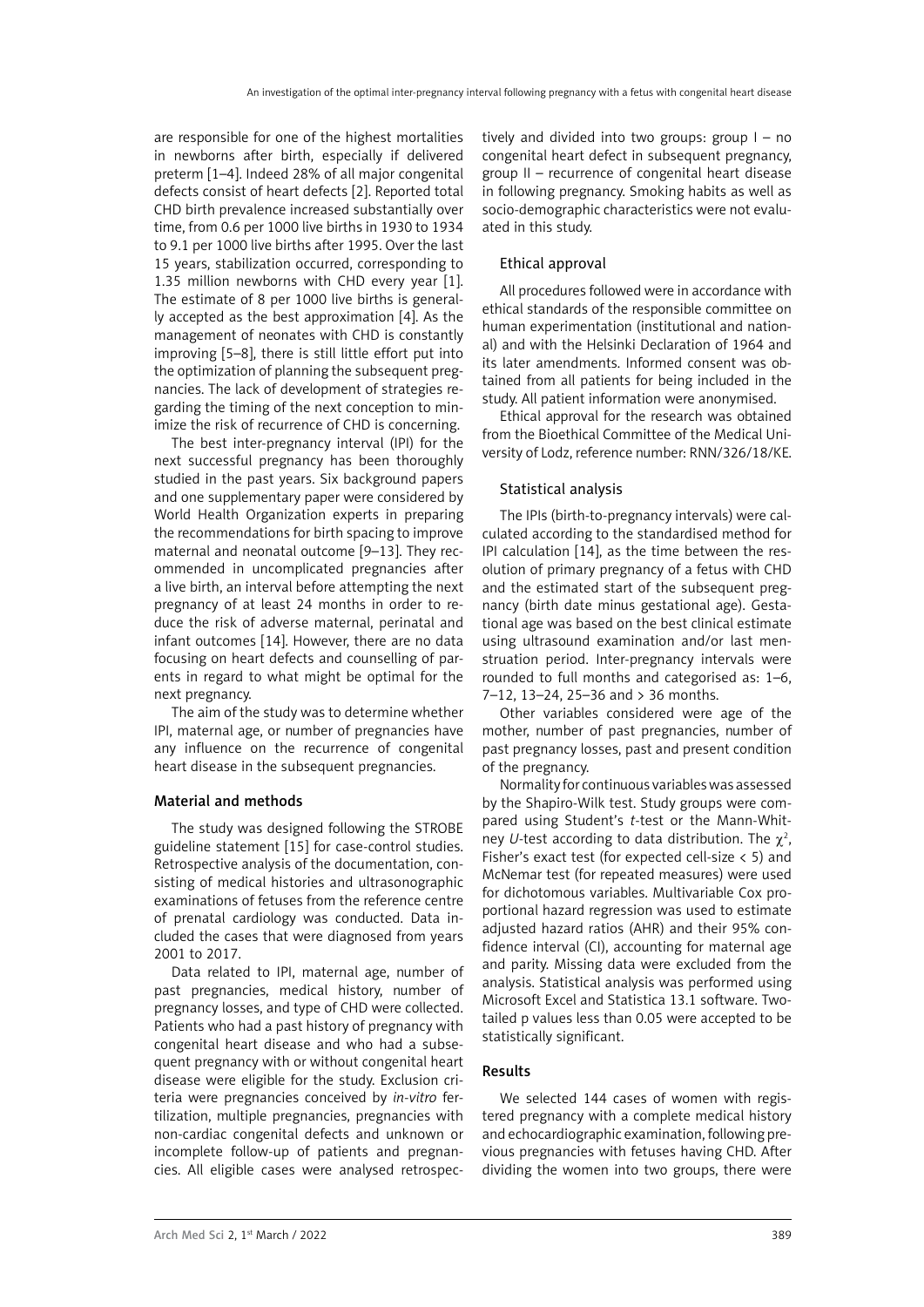Iwona Strzelecka, Maciej Słodki, Jędrzej Chrzanowski, Giuseppe Rizzo, Maria Respondek-Liberska; The International Prenatal Cardiology Collaboration group

117 women without subsequent CHD (group I) and 27 women with subsequent CHD (group II).

Percentage distribution of CHD in both groups is presented in Table I. The CHD in approximately 25% of group I was hypoplastic left heart syndrome (HLHS) and in approximately 25% of group II it was ventricular septal defect (VSD). The observed differences were consistent with random variation ( $\chi^2$  test  $p > 0.4300$ ). Intra- and intergroup similarity between CHDs were assessed: 12 out of 27 cases were concordant CHD and 11 out of 27

cases CHD were similar. There was no agreement between the past and present CHD in the 4 cases. Concordance of defects was assessed according to the anatomical similarity. There was no statistical evidence for concordance between the past and the subsequent CHD phenotype (*p* > 0.4000).

Maternal age was compared between groups I and II and statistical significance of difference was not found ( $p > 0.1640$ ). The studied group consisted of younger women (< 35 years), 88.03% and 74.07% accordingly.

|  | Table I. Diagnoses of congenital heart defects and numbers of fetuses with CHD present |  |  |  |  |  |  |
|--|----------------------------------------------------------------------------------------|--|--|--|--|--|--|
|  |                                                                                        |  |  |  |  |  |  |

| Diagnosis            |                     | Group I             |                     | Group II  |                     |       |  |  |  |
|----------------------|---------------------|---------------------|---------------------|-----------|---------------------|-------|--|--|--|
|                      |                     | 1 <sup>st</sup> CHD |                     | $1st$ CHD | 2 <sup>nd</sup> CHD |       |  |  |  |
|                      | $\pmb N$            | $\%$                | $\boldsymbol{N}$    | $\%$      | N                   | %     |  |  |  |
| <b>HLHS</b>          | 27                  | 23.08               | 5                   | 18.52     | $\overline{4}$      | 14.81 |  |  |  |
| VSD                  | 18                  | 15.38               | 6                   | 22.22     | $\boldsymbol{6}$    | 22.22 |  |  |  |
| d-TGA                | 14                  | 11.97               | $1\,$               | 3.70      | $\,1$               | 3.70  |  |  |  |
| <b>TOF</b>           | 8                   | 6.84                | $\mathsf{O}\xspace$ | 0.00      | $\mathsf{O}\xspace$ | 0.00  |  |  |  |
| CoA                  | 5                   | 4.27                | $\,1\,$             | 3.70      | $\overline{2}$      | 7.41  |  |  |  |
| ASD primum           | $\overline{4}$      | 3.42                | $1\,$               | 3.70      | $\mathsf{O}\xspace$ | 0.00  |  |  |  |
| Ebstein's anom.      | $\overline{3}$      | 2.56                | $\mathsf{O}\xspace$ | 0.00      | $\mathsf{O}\xspace$ | 0.00  |  |  |  |
| SA                   | $\overline{3}$      | 2.56                | $\mathsf{O}\xspace$ | 0.00      | $\mathsf{O}\xspace$ | 0.00  |  |  |  |
| TrA                  | $\overline{3}$      | 2.56                | $\mathsf{O}\xspace$ | 0.00      | $\mathbf{1}$        | 3.70  |  |  |  |
| <b>DORV</b>          | $\overline{2}$      | 1.71                | $\mathsf{O}\xspace$ | 0.00      | $\mathsf{O}\xspace$ | 0.00  |  |  |  |
| PAPVD                | $\overline{2}$      | 1.71                | $\mathsf{O}\xspace$ | 0.00      | $\mathsf{O}\xspace$ | 0.00  |  |  |  |
| <b>TA</b>            | $\overline{2}$      | 1.71                | $\mathsf{O}\xspace$ | 0.00      | $\mathsf{O}\xspace$ | 0.00  |  |  |  |
| Hypopl. aortic arch. | $\mathbf{1}$        | 0.85                | $1\,$               | 3.70      | $\mathsf{O}\xspace$ | 0.00  |  |  |  |
| AS                   | $\overline{2}$      | 1.71                | $\,1$               | 3.70      | $\overline{3}$      | 11.11 |  |  |  |
| <b>HRHS</b>          | $\mathbf 1$         | 0.85                | $\mathsf{O}\xspace$ | 0.00      | $\mathsf{O}\xspace$ | 0.00  |  |  |  |
| IAA                  | $\,1\,$             | 0.85                | $\mathsf{O}\xspace$ | 0.00      | $\mathsf{O}\xspace$ | 0.00  |  |  |  |
| MA                   | $\,1\,$             | 0.85                | $\mathsf{O}\xspace$ | 0.00      | $\mathsf{O}\xspace$ | 0.00  |  |  |  |
| Aortic atresia       | $\mathsf{O}\xspace$ | 0.00                | $1\,$               | 3.70      | $\mathsf{O}\xspace$ | 0.00  |  |  |  |
| AV-canal             | $\mathsf{O}\xspace$ | 0.00                | $\mathsf{O}\xspace$ | 0.00      | $\mathbf 2$         | 7.41  |  |  |  |
| PA                   | $\mathsf{O}\xspace$ | 0.00                | $1\,$               | 3.70      | $\mathsf{O}\xspace$ | 0.00  |  |  |  |
| PS                   | $\mathsf{O}\xspace$ | 0.00                | $1\,$               | 3.70      | $\overline{2}$      | 7.41  |  |  |  |
| SV                   | $\mathsf{O}\xspace$ | 0.00                | $\,1$               | 3.70      | $\mathsf{O}\xspace$ | 0.00  |  |  |  |
| <b>TAPVC</b>         | $\mathsf{O}\xspace$ | 0.00                | $\mathsf{O}\xspace$ | 0.00      | $\,1\,$             | 3.70  |  |  |  |
| Complex defects      | 21                  | 17.95               | $\overline{7}$      | 25.93     | 5                   | 18.52 |  |  |  |

*HLHS – hypoplastic left heart syndrome, VSD – ventricular septal defect, d-TGA – transposition of the great arteries, TOF – tetralogy of Fallot, CoA – coarctation of the aorta, ASD primum – atrial septal defect type primum, AS – aortic stenosis, HRHS – hypoplastic right heart syndrome, IAA – interrupted aortic arch, MA – mitral atresia, PA – pulmonary atresia, PS – pulmonary stenosis, SV – single ventricle, TAPVC – total anomalous pulmonary venous connection. Complex defects were such as more elements of congenital heart defects were present in one fetus for instance – d-TGA plus pulmonary stenosis or tetralogy of Fallot with right aortic arch or Ebstein syndrome with pulmonary atresia.*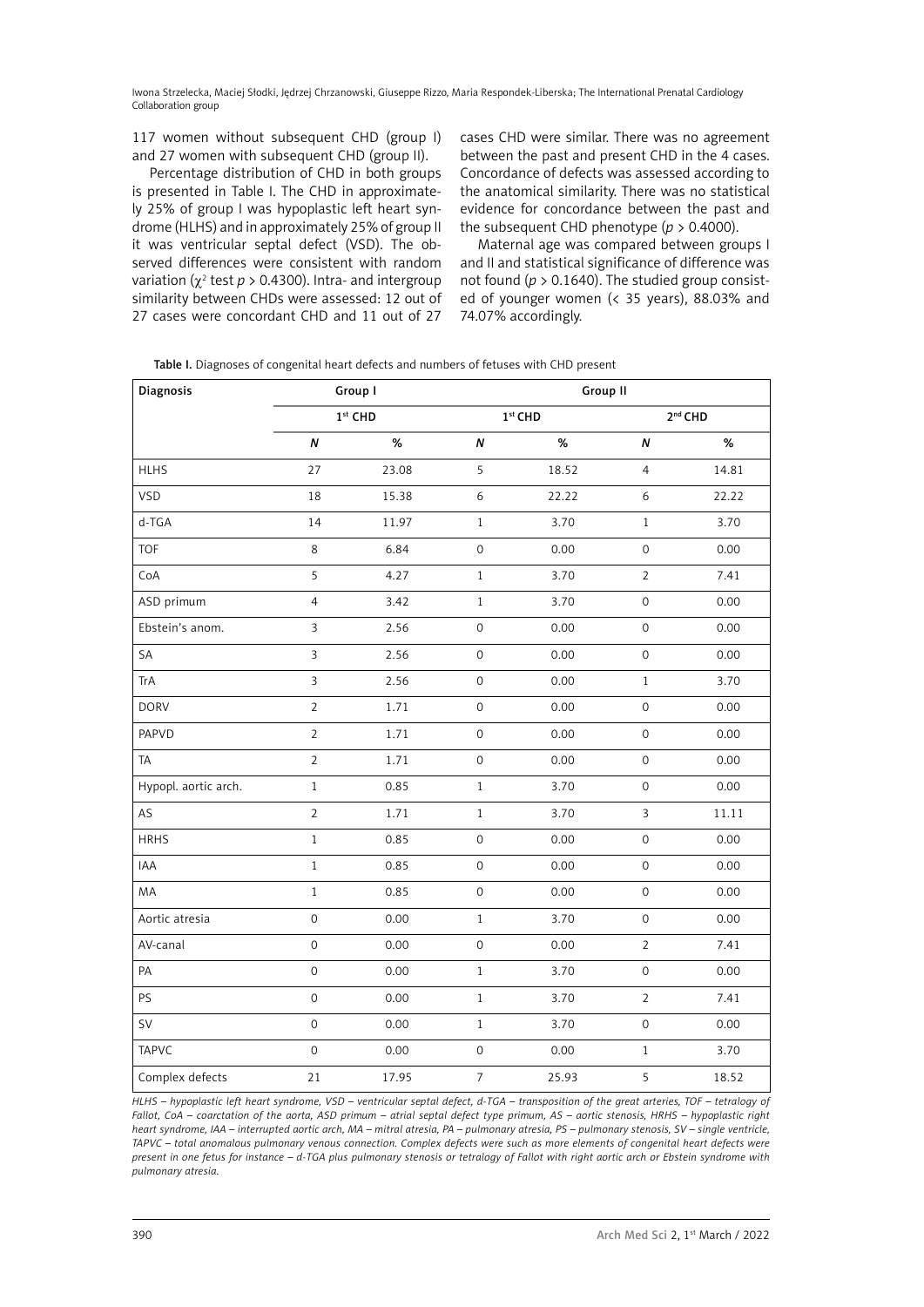| Numbers of past pregnancies | Studied groups |            |             |        |  |  |
|-----------------------------|----------------|------------|-------------|--------|--|--|
|                             |                | I (CHDNHA) | II (CHDCHD) |        |  |  |
|                             | N              | %          | N           | %      |  |  |
|                             | 82             | 70.09      | 9           | 33.33  |  |  |
| 3                           | 30             | 25.64      | 8           | 29.63  |  |  |
| 4 and more                  |                | 4.27       | 10          | 37.04  |  |  |
| Total                       | 117            | 100.00     | 27          | 100.00 |  |  |

**Table II.** Number of past pregnancies comparison between studied groups (Pearson's  $\chi^2$  test  $p < 0.0010$ )

Group II presented a significantly higher number of previous pregnancies (4 and more) than group  $I \geq 4$ : I to II: 4.3% to 23.2%). Accordingly, group I had a significantly smaller number of pregnancies (2: I to II: 70.1% to 51.8%). The difference in number of pregnancies was statistically significant (Table II,  $p < 0.0010$ ), but it may be a confounder for short IPIs.

The IPIs for the groups are described in the Table III. Median inter-pregnancy intervals for absence of subsequent CHD following CHD in group I was 2 years. In group II, presence of subsequent CHD was observed in only 3 cases for the interval of > 2 years (I to II: 43.59% to 11.11%).

The IPI for subsequent CHD was 11.11% (1– 6 months) and 59.26% (7–12 months), whereas in group I the number of cases was 0.85% (1– 6 months) and 12.82% (7-12 months). The difference between presence and absence of CHD of fetus and IPI was statistically significant (Student's *t*-test *p* < 0.0040).

To assess whether the difference in IPI between groups I and II could have been a result of increased parity (> 3) in group II, the cases of pluriparity were excluded. The IPI for subsequent CHD between new groups was still significantly shorter with a median of 11 months compared to the median of 24 months for the group of healthy fetuses in subsequent pregnancy ( $p < 0.0001$ ).

Calculated adjusted hazard ratios (AHR) for IPIs accounting for maternal age and parity are presented in Table IV. Assessment of maternal age and parity did not materially change the observed results for IPI (Figures 1 and 2).

Table III. Inter-pregnancy interval comparison between studied groups. Median and interquartile ranges were calculated. The difference was found to be statistically significant (Student's *t*-test, *p* < 0.0040). The continuous variable was grouped into 3 categories (1–6, 7–12, > 12 months)

| Inter-pregnancy<br>intervals | Studied groups |              |  |  |  |
|------------------------------|----------------|--------------|--|--|--|
|                              | Group I        | Group II     |  |  |  |
| Median (IQR 25-75%)          | $24(18-36)$    | $11(8-18)$   |  |  |  |
| $1-6$ months                 | 1(0.85%)       | $3(11.11\%)$ |  |  |  |
| $7-12$ months                | 15 (12.82%)    | 16 (59.26%)  |  |  |  |
| $> 12$ months                | 101 (86.32%)   | 8 (29.63%)   |  |  |  |
| $> 24$ months                | 51 (43.59%)    | $3(11.11\%)$ |  |  |  |
| $> 36$ months                | 21 (17.95%)    | $1(3.70\%)$  |  |  |  |

#### Discussion

Mothers with advanced age, cold or fever, gestational diabetes, family history of CHD, presence of major extra-cardiac anomalies, maternal smoking during pregnancy, and maternal medication exposure are well-known factors connected with risk for CHD [16–18].

In our research we focused on the influence of IPI on the recurrence of CHD in subsequent pregnancies. Current literature does not provide a similar analysis and thus comparison with other studies is not possible. The IPI associated with the absence of CHD following previous pregnancies with CHD (group I) was longer than that for those with subsequent pregnancies resulting in fetus-

Table IV. Results of univariable and multivariable (maternal age and parity adjusted) Cox proportional hazard regression. Inter-pregnancy intervals were divided into groups (< 12, 13–24, 25–36 and > 36 months)

| Inter-pregnancy |    |      | Univariable    | Multivariable |            |               |         |
|-----------------|----|------|----------------|---------------|------------|---------------|---------|
| interval        | N  | ΗR   | 95% CI         | P-value       | <b>AHR</b> | 95% CI        | P-value |
| < 12            | 35 | 8.02 | $4.94 - 13.10$ | 0.0001        | 7.33       | 4.48-12.00    | 0.0001  |
| $13 - 24$       | 55 | 1.48 | $1.16 - 1.89$  | 0.0016        | 1.51       | $1.16 - 1.96$ | 0.0022  |
| $25 - 36$       | 32 | 0.79 | $0.64 - 0.98$  | 0.0028        | 0.80       | $0.64 - 1.01$ | 0.0634  |
| > 36            | 22 | 0.58 | $0.46 - 0.73$  | 0.0001        | 0.59       | $0.46 - 0.76$ | 0.0001  |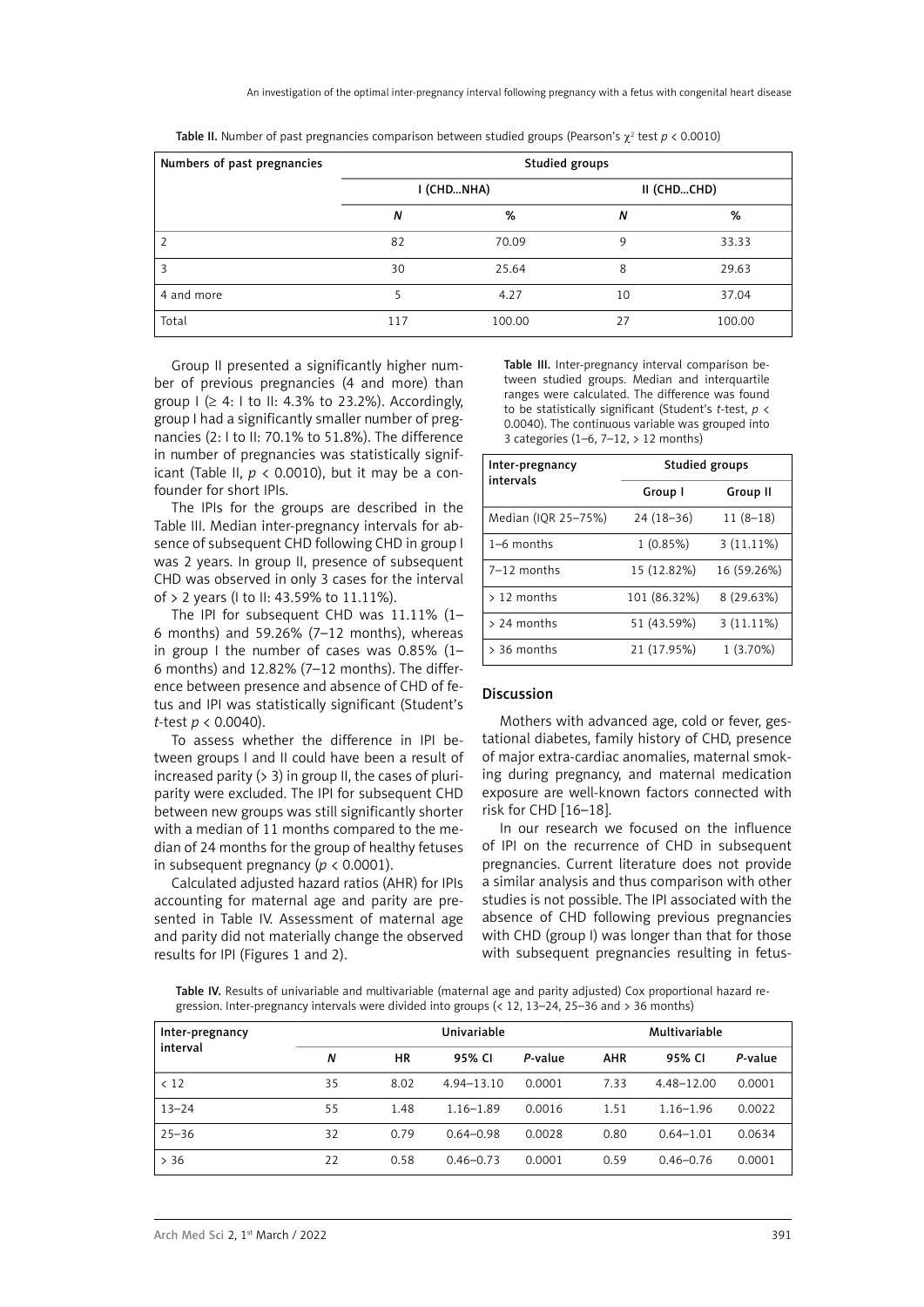Iwona Strzelecka, Maciej Słodki, Jędrzej Chrzanowski, Giuseppe Rizzo, Maria Respondek-Liberska; The International Prenatal Cardiology Collaboration group



Figure 1. Hazard ratios (unadjusted and adjusted) with 95% confidence intervals calculated for inter-pregnancy intervals. For values of adjusted hazard ratio and hazard ratio see Table IV



Figure 2. Representation of inter-pregnancy intervals for groups I (non-recurrence of congenital heart defect) and II (recurrence of congenital heart defect). Median, interquartile range (IQR 25–75%), minimum-maximum and raw data are presented. Numerical values are available in Table III

es having CHD (group II). The median interval in group I was 24 months compared to the median of 11 months in group II. The result is statistically significant ( $p < 0.004$ ). The majority of women in group II (59.26%) got pregnant at 7 to 12 months after delivery of newborns with CHD.

The causes of the association of a short IPI with the recurrence of a CHD are unclear. Todoroff and Shaw suggested for neural tube defects that the increased risk associated with a short IPI might be related to inadequate replenishment of nutrients essential for normal fetal development, as a result of close successive pregnancies [19]. Others suggested explanations including the inflammatory process, due to the gap between the pregnancies reaching 24 months. Unfortunately our experimental design does not allow us to speculate on

the etiologically of CHD recurrence. In the analysis we did not recognise recurrence of a single kind of CHD phenotype, which indicates that other factors rather than IPIs, such as genetics, may have a greater influence on the outcome of specific CHD. The strength of our study is in its unique population of pregnant women, showing recurrence of CHDs in following pregnancies coming from a single referral centre. A limitation was the lack of control with other potential clinical covariates that may be associated with CHD such as history of cold or fever during pregnancy, gestational diabetes mellitus, family history of congenital heart disease, maternal smoking during pregnancy and before pregnancy, and maternal medication exposure.

In a similarly designed study which analysed IPI and the risk of gastroschisis it was found that short IPI was associated with an increased risk for gastroschisis, particularly among women whose preceding pregnancy resulted in a miscarriage or termination and among those who resided in northern study areas with winter/fall conception [17]. Todoroff and Shaw found an increased neural tube defect (NTD) risk associated with an inter-pregnancy interval of  $\lt 6$  months among mothers whose prior pregnancy had resulted in a live birth [18].

To our knowledge, there is no previous study focusing on the presence of congenital heart disease following a previous pregnancy in which fetuses had CHD. However, the general topic of the association of IPI with the results of subsequent pregnancies has been studied in the past years. Six background papers and one supplementary paper were considered by the World Health Organization experts in preparing the recommendations for birth spacing to improve maternal and neonatal outcomes [8, 9, 11, 12, 20, 21]. Together, the set of papers provided an extensive collection of information on the relationship between birth-spacing intervals and maternal, infant and child health out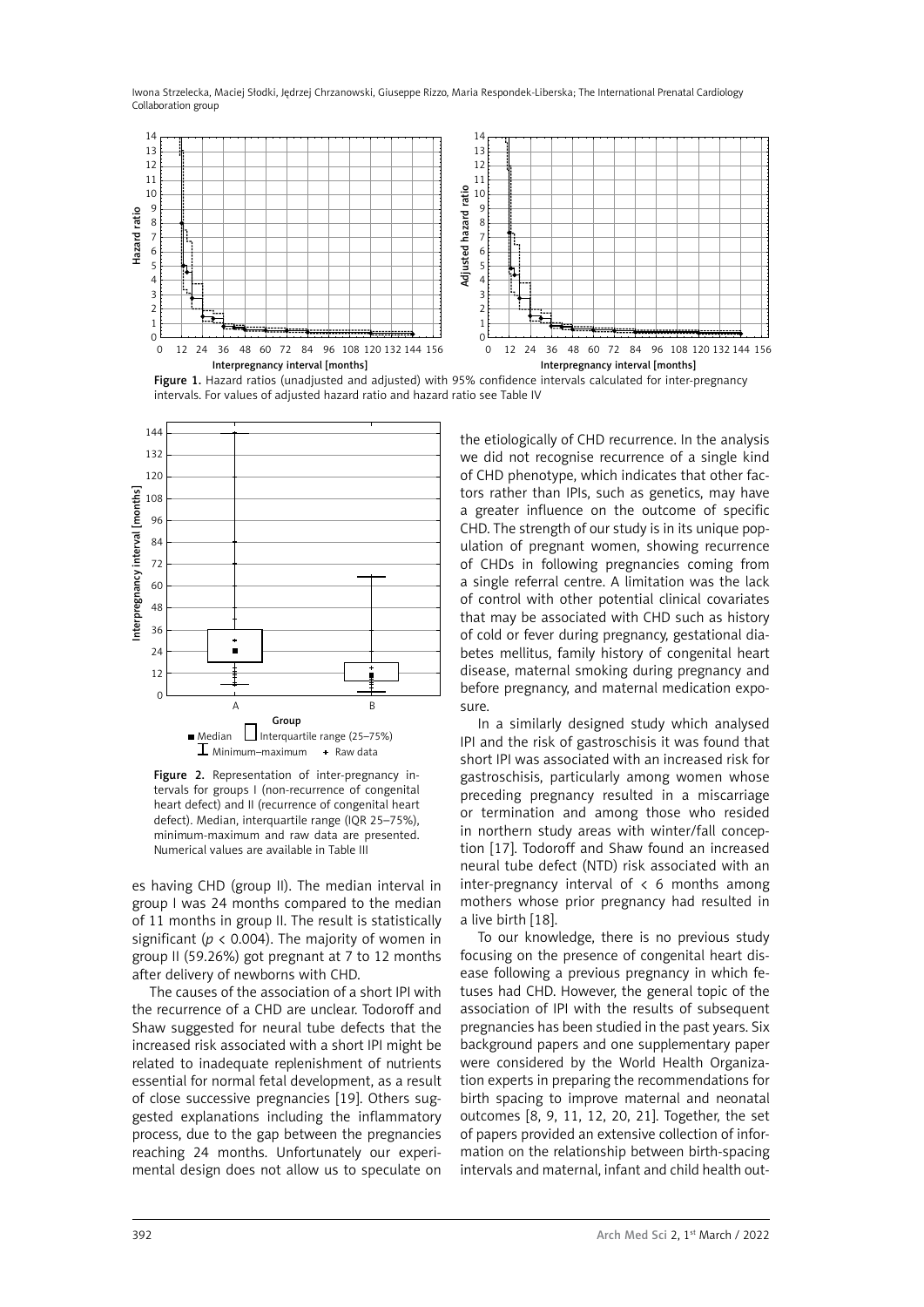comes. To summarize, birth-to-pregnancy intervals of 6 months or shorter are associated with elevated risk of maternal mortality. Birth-to-pregnancy intervals of around 18 months or shorter are associated with elevated risk of infant, neonatal and perinatal mortality, low birth weight, small size for gestational age, and pre-term delivery. The recommendation for the minimum interval between a live birth and attempting another pregnancy should be 24 months and after a miscarriage or induced abortion, the recommended minimum interval to the next pregnancy is at least 6 months in order to reduce risks of adverse maternal and perinatal outcomes [14].

Shachar *et al.* suggested lowering the current minimal IPI recommendation to only 18 months (vs. 24 months according to the latest World Health Organization recommendations), with even shorter recommended minimal IPI for women of advanced age and those who conceive after a spontaneous or induced abortion [22].

Currently, there is no consensus concerning IPI after miscarriages, with the difference varying from  $\langle$  3 months to  $> 6$  months. The researchers agreed that a safe IPI for the next pregnancy after delivery is about 18 to 24 months. Conversely, short IPI after pregnancy termination was associated with decreased odds for preterm birth, which is consistent with some recent studies [13, 23], but not all [8].

The IPI for lower risk of recurrence of CHD obtained in our analysis is longer than 24 months. It is the same interval as suggested in 2015 by the World Health Organisation; however, their report focused on the risk of prematurity, fetal death, low birth weight and small size for gestational age [14].

We speculate that IPI after a miscarriage or induced abortion in pregnancies with CHD should be the same as after live birth or 24 months. It is also worth noting that in the studied CHD we did not include any persistent ductus arteriosus and atrial septal defect, as these anomalies are not diagnosed in fetuses.

Our results expand the current data on birth spacing, thus being of great importance in clinical practice for obstetricians and gynaecologists as well as mothers who have experienced pregnancy complications, such as CHD in fetus. This problem concerns 1.35 million women every year [1], with almost 40 thousand CHD recurrences. According to the available data on birth spacing and prevalence of recurrent CHDs, IPIs of 1–24 months result in more than 95% of recurrences of CHD annually. The introduction of a longer inter-pregnancy interval (> 24 months) and providing clinicians with information on how to approach birth spacing after previous CHD of fetus, could reduce the risk of recurrent CHDs by 68.9% (an assumption based on a 71.1% rate of WHO birth-spacing recommendations fulfilment and calculated limitations of > 24 months cut-point for the studied group) [19, 24]. An increased risk for recurrence of CHD in a subsequent pregnancy is therefore not only a medical, but also a social and family problem. Our research suggests an optimal IPI for planning the next pregnancy after the CHD in previous pregnancy.

Limitations of the study include the retrospective study design and relatively small group of subsequent pregnancies with CHD after previous pregnancies with CHD. However, we were still able to demonstrate significant relationships between the groups. Nevertheless, to our knowledge this is the first investigation of IPI on recurrence risk of CHD. The potential aetiologies that may underlie this observation could not be specifically addressed due to the lack of pertinent information. Possibilities include dietary replenishment and folate repletion that could be relevant factors in planning another pregnancy after pregnancy with CHD [25, 26].

Further prospective studies with a larger number of patients and some socio-demographic characteristics controlled for dietary and folate intake are required in this regard.

In conclusion, the optimal inter-pregnancy interval to reduce the risk of recurrence of congenital heart defects is 24 months. Shorter intervals are associated with a higher risk of recurrence of congenital heart defects in the next pregnancy and are independent of the age of the woman. Parity was proven to be an important confounder of the study. Multivariable analysis including parity and maternal age did not affect the confidence intervals of hazard ratios for inter-pregnancy intervals in the study.

# Conflict of interest

The authors declare no conflict of interest.

#### References

- 1. van der Linde D, Konings EEM, Slager MA, et al. Birth prevalence of congenital heart disease worldwide. J Am Coll Cardiol 2011; 58: 2241-7.
- 2. Kordjalik P, Tobota Z, Respondek-Liberska M. Selected data from the Polish National Prenatal Cardiac Pathology Registry from the year 2016. Prenat Cardio 2017; 7: 7-11.
- 3. Strzelecka I, Słodki M, Zych-Krekora K, et al. Retrospective analysis of preterm neonates with congenital heart defects delivered by cesarean section: unfavourable outcomes a necessity for fetal cardiology education during obstetrical training? Prenat Cardio 2017; 7: 50-7.
- 4. Dolk H, Loane M, Garne E; European Surveillance of Congenital Anomalies (EUROCAT) Working Group. Congenital heart defects in Europe: prevalence and perinatal mortality, 2000 to 2005. Circulation 2011; 123: 841-9.
- 5. Bernier PL, Stefanescu A, Samoukovic G, Tchervenkov CI. The challenge of congenital heart disease worldwide: